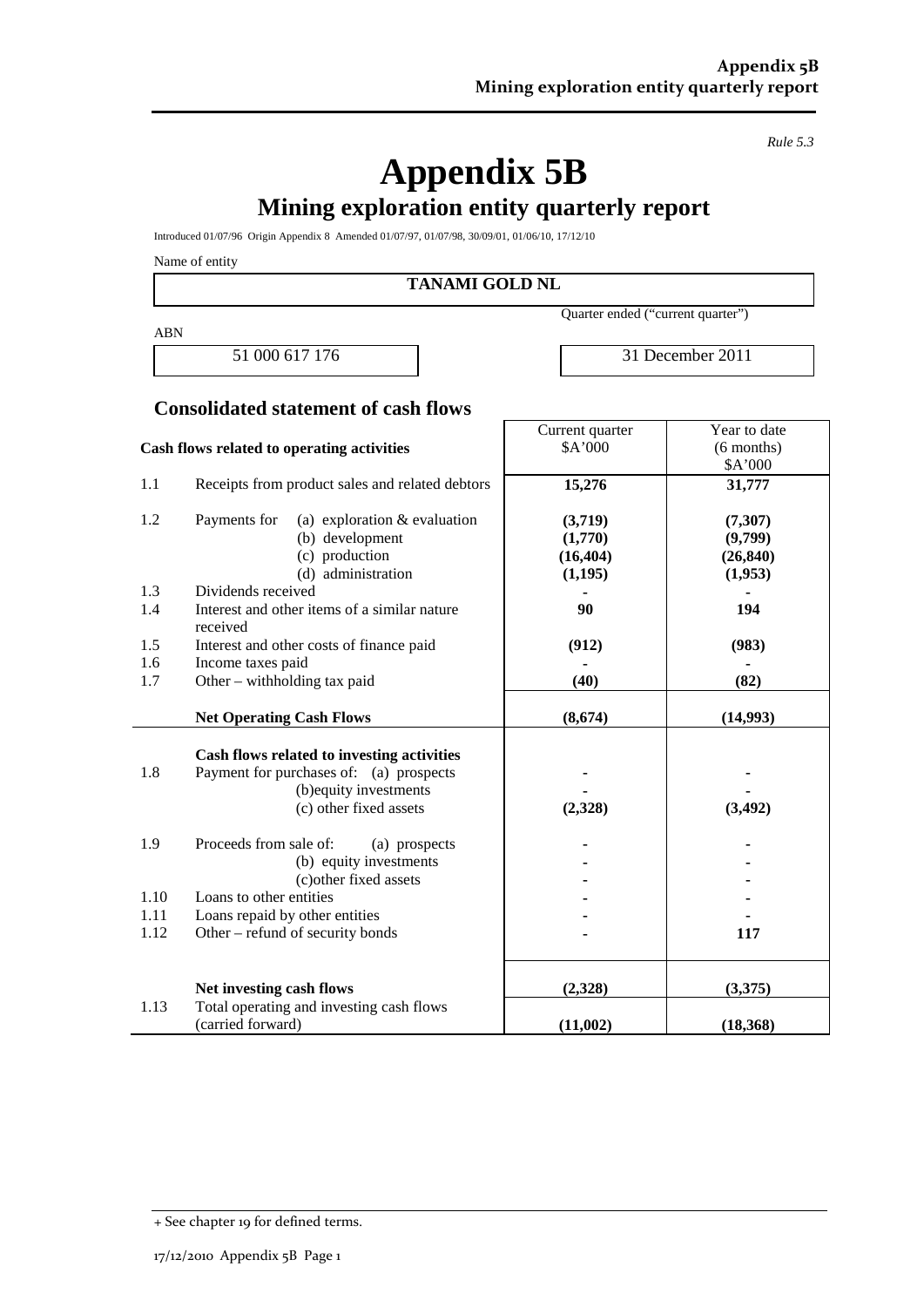#### **Appendix 5B Mining exploration entity quarterly report**

| 1.13 | Total operating and investing cash flows      |               |               |
|------|-----------------------------------------------|---------------|---------------|
|      | (brought forward)                             | (11,002)      | (18,368)      |
|      |                                               |               |               |
|      |                                               |               |               |
|      | Cash flows related to financing activities    |               |               |
| 1.14 | Proceeds from issues of shares, options, etc. |               |               |
| 1.15 | Proceeds from sale of forfeited shares        |               |               |
| 1.16 | Proceeds from borrowings                      | 13,045        | 18,042        |
| 1.17 | Repayment of borrowings                       | (1, 819)      | (1, 861)      |
| 1.18 | Dividends paid                                |               |               |
| 1.19 | Other (provide details if material)           | (649)         | (1,069)       |
|      |                                               |               |               |
|      | Net financing cash flows                      | 10,577        | 15,112        |
|      |                                               |               |               |
|      |                                               |               |               |
|      | Net increase (decrease) in cash held          | (425)         | (3,256)       |
|      |                                               |               |               |
| 1.20 | Cash at beginning of quarter/year to date     | 3,917         | 6,748         |
| 1.21 | Exchange rate adjustments to item 1.20        |               |               |
|      |                                               |               |               |
|      |                                               |               |               |
| 1.22 | Cash at end of quarter                        | $3,492^{(1)}$ | $3,492^{(1)}$ |
|      |                                               |               |               |

**1 In addition to the \$3.492 million cash on hand as at 31 December 2011, Tanami Gold NL had an additional \$1.210 million in gold on hand for a total of \$4.702 million.**

#### **Payments to directors of the entity and associates of the directors Payments to related entities of the entity and associates of the related entities**

|      |                                                                  | Current quarter<br>\$A'000 |
|------|------------------------------------------------------------------|----------------------------|
| 1.23 | Aggregate amount of payments to the parties included in item 1.2 | (139)                      |
| 1.24 | Aggregate amount of loans to the parties included in item 1.10   | ۰                          |

1.25 Explanation necessary for an understanding of the transactions

**Directors' base remuneration (112)**

#### **Non-cash financing and investing activities**

2.1 Details of financing and investing transactions which have had a material effect on consolidated assets and liabilities but did not involve cash flows

**N/A**

2.2 Details of outlays made by other entities to establish or increase their share in projects in which the reporting entity has an interest

**N/A**

<sup>+</sup> See chapter 19 for defined terms.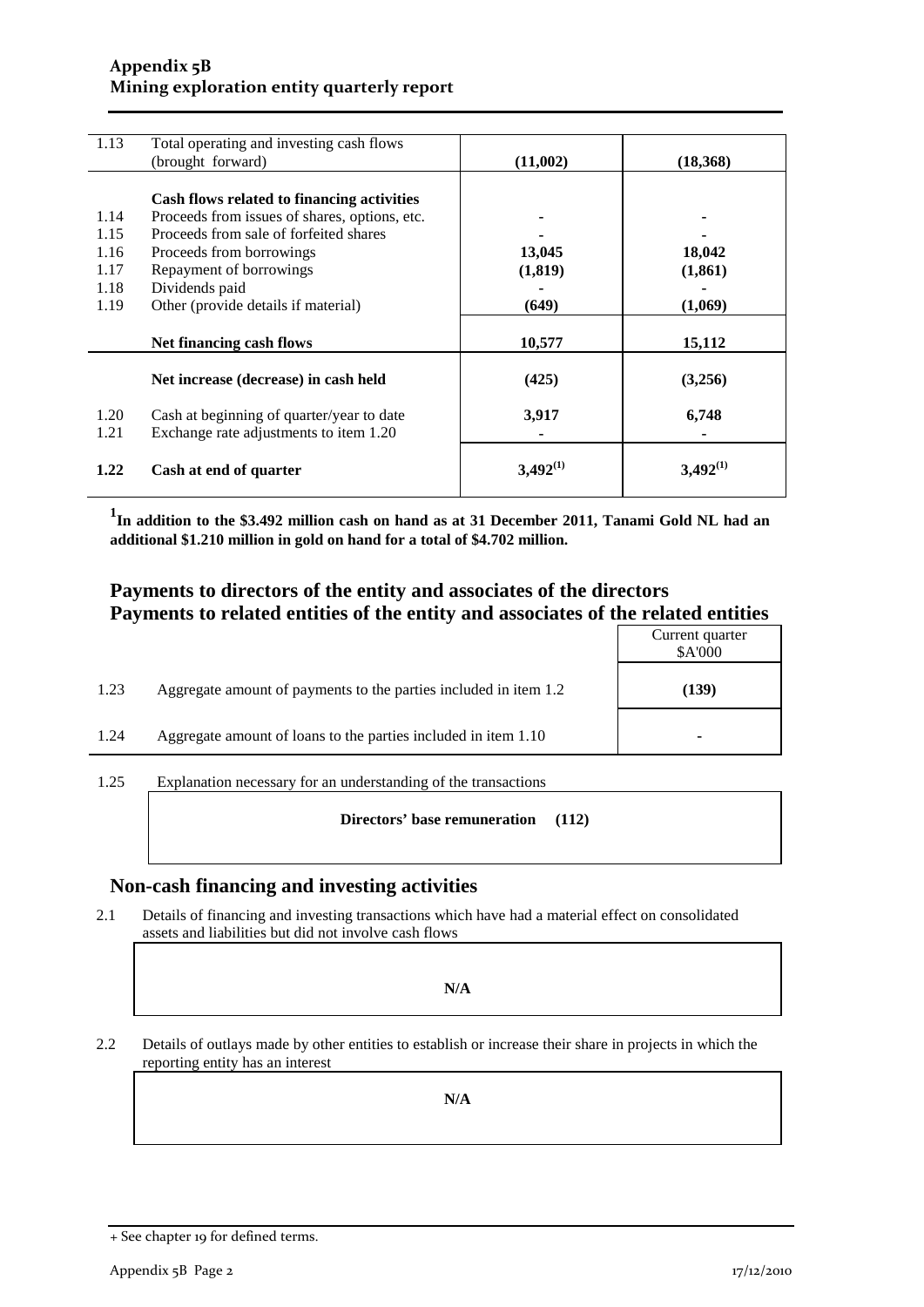J,

#### **Financing facilities available**

*Add notes as necessary for an understanding of the position.*

|     |                             | Amount available<br>A'000 | Amount used<br>A'000 |
|-----|-----------------------------|---------------------------|----------------------|
| 3.1 | Loan facilities             | 45,202                    | 42,668               |
| 3.2 | Credit standby arrangements | ۰                         | ۰                    |

#### **Estimated cash outflows for next quarter**

|     |                            | \$A'000 |
|-----|----------------------------|---------|
| 4.1 | Exploration and evaluation | 2,192   |
| 4.2 | Development                | 3,674   |
| 4.3 | Production                 | 11,650  |
| 4.4 | Administration             | 666     |
|     | <b>Total</b>               | 18,182  |

#### **Reconciliation of cash**

| Reconciliation of cash at the end of the quarter (as<br>shown in the consolidated statement of cash flows) to<br>the related items in the accounts is as follows. |  | Current quarter<br>A'000 | Previous quarter<br>\$A'000 |
|-------------------------------------------------------------------------------------------------------------------------------------------------------------------|--|--------------------------|-----------------------------|
| Cash on hand and at bank<br>5.1                                                                                                                                   |  | $3,492^{(1)}$            | 3,917                       |
| 5.2<br>Deposits at call                                                                                                                                           |  |                          |                             |
| 5.3<br>Bank overdraft                                                                                                                                             |  |                          |                             |
| 5.4<br>Other (provide details)                                                                                                                                    |  |                          |                             |
| <b>Total: cash at end of quarter</b> (item 1.22)                                                                                                                  |  | $3,492^{(1)}$            | 3.917                       |

**<sup>1</sup> In addition to the \$3.492 million cash on hand as at 31 December 2011, Tanami Gold NL had an additional \$1.210 million in gold on hand for a total of \$4.702 million.**

<sup>+</sup> See chapter 19 for defined terms.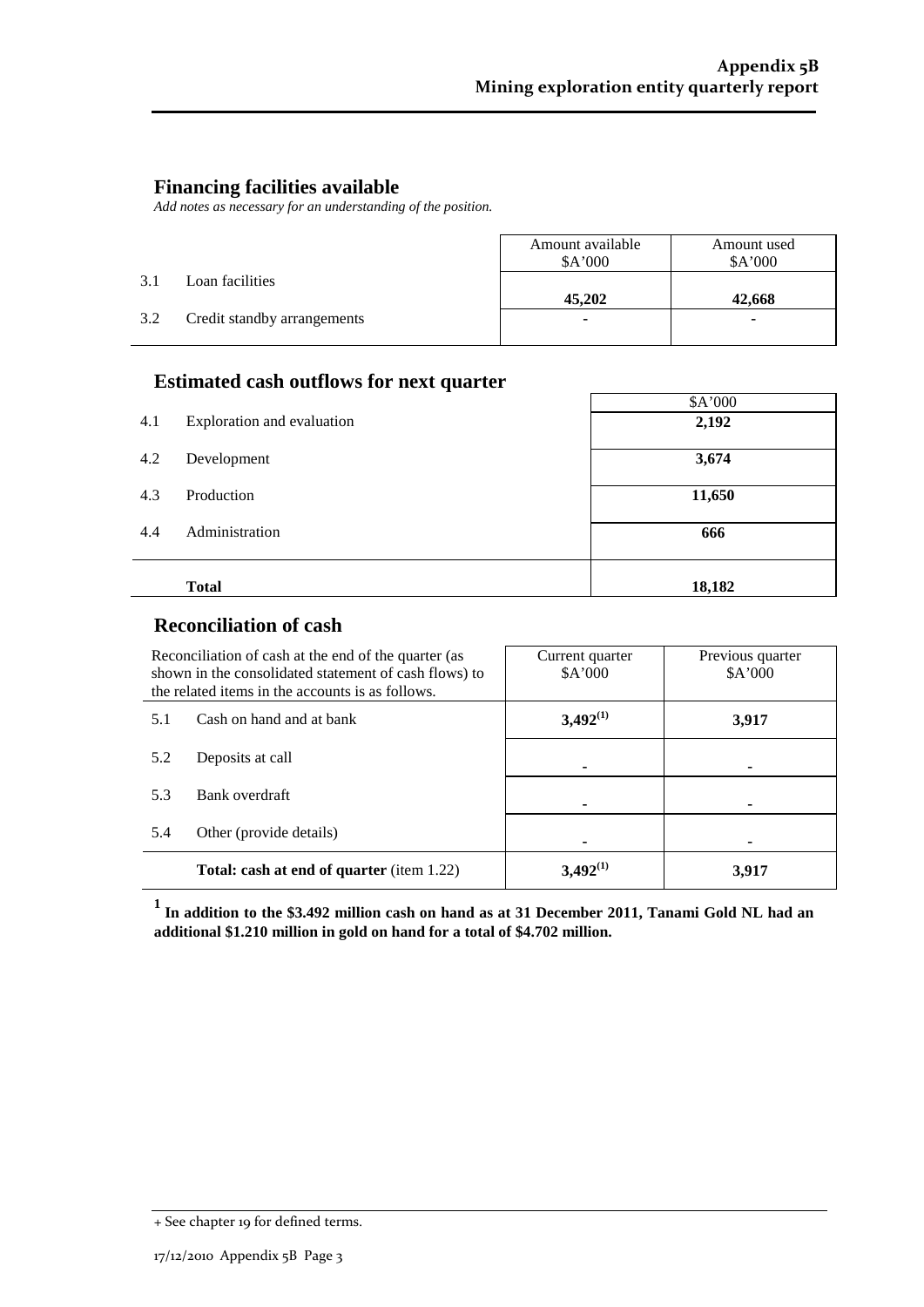## **Changes in interests in mining tenements**

|     |                                                                     | Tenement<br>reference | Nature of interest<br>(note (2))                                                    | Interest at<br>beginning<br>of quarter | Interest at<br>end of<br>quarter |
|-----|---------------------------------------------------------------------|-----------------------|-------------------------------------------------------------------------------------|----------------------------------------|----------------------------------|
| 6.1 | Interests in mining<br>tenements relinquished,<br>reduced or lapsed |                       | Reduction in area by<br>Compulsory/<br><b>Voluntary Partial</b><br><b>Surrender</b> |                                        |                                  |
|     |                                                                     |                       | Nil                                                                                 |                                        |                                  |
|     |                                                                     |                       | <b>Outright Surrender</b>                                                           |                                        |                                  |
|     |                                                                     |                       | Nil                                                                                 |                                        |                                  |
|     |                                                                     |                       | <b>Expiry</b>                                                                       |                                        |                                  |
|     |                                                                     |                       | <b>Nil</b>                                                                          |                                        |                                  |
|     |                                                                     |                       | <b>Withdrawal</b>                                                                   |                                        |                                  |
|     |                                                                     |                       | Nil                                                                                 |                                        |                                  |
|     |                                                                     |                       | <b>Sale</b>                                                                         |                                        |                                  |
|     |                                                                     |                       | Nil                                                                                 |                                        |                                  |
| 6.2 | Interests in mining<br>tenements acquired or<br>increased           |                       | <b>Application for</b><br><b>Exploration Licence</b>                                |                                        |                                  |
|     |                                                                     |                       | Nil                                                                                 |                                        |                                  |
|     |                                                                     |                       | <b>Purchase</b>                                                                     |                                        |                                  |
|     |                                                                     |                       | Nil                                                                                 |                                        |                                  |

<sup>+</sup> See chapter 19 for defined terms.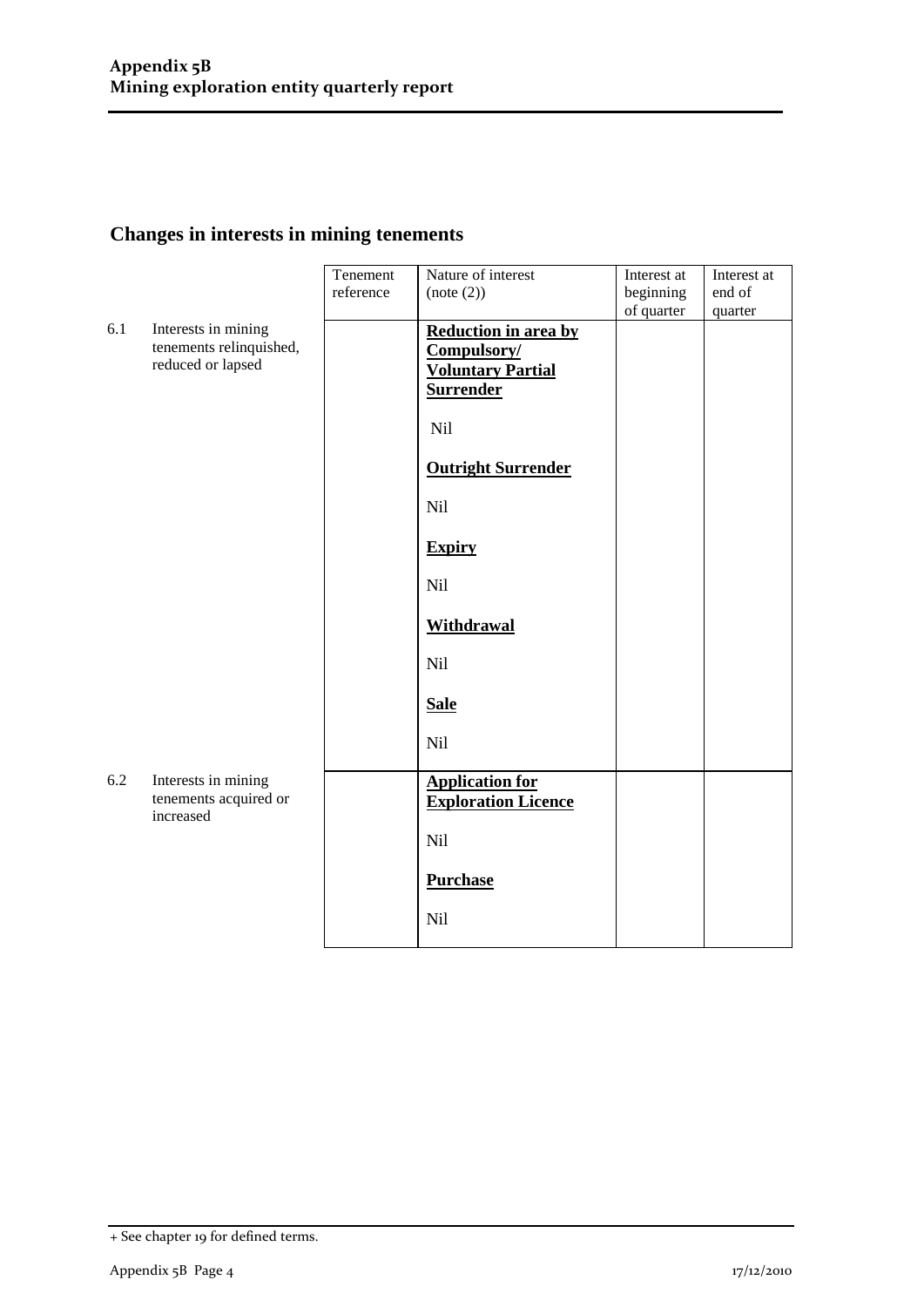#### **Issued and quoted securities at end of current quarter**

*Description includes rate of interest and any redemption or conversion rights together with prices and dates.*

|      |                                                                                                                                               | Total number               | Number quoted | Issue price per<br>security (see note<br>$3)$ (cents) | Amount paid up per<br>security (see note 3)<br>(cents) |
|------|-----------------------------------------------------------------------------------------------------------------------------------------------|----------------------------|---------------|-------------------------------------------------------|--------------------------------------------------------|
| 7.1  | Preference<br>*securities(descr<br><i>iption</i> )                                                                                            |                            |               |                                                       |                                                        |
| 7.2  | Changes during<br>quarter<br>(a) Increases<br>through issues<br>(b) Decreases<br>through returns<br>of capital, buy-<br>backs,<br>redemptions |                            |               |                                                       |                                                        |
| 7.3  | +Ordinary<br>securities                                                                                                                       | 260,997,677                | 260,997,677   |                                                       |                                                        |
| 7.4  | Changes during<br>quarter<br>(a) Increases<br>through issues<br>(b) Decreases<br>through returns<br>of capital, buy-<br>backs                 |                            |               |                                                       |                                                        |
| 7.5  | +Convertible<br>debt securities<br>(description)                                                                                              |                            |               |                                                       |                                                        |
| 7.6  | Changes during<br>quarter<br>(a) Increases<br>through issues<br>(b) Decreases<br>through<br>securities<br>matured,<br>converted               |                            |               |                                                       |                                                        |
| 7.7  | <b>Options</b> (descript<br>ion and<br>conversion<br>factor)                                                                                  | 26,667<br>58,334<br>58,334 |               | Exercise price<br>\$4.50<br>\$6.00<br>\$4.50          | Expiry date<br>31/03/2012<br>22/11/2012<br>22/11/2012  |
| 7.8  | Issued during<br>quarter                                                                                                                      |                            |               |                                                       |                                                        |
| 7.9  | <b>Exercised</b> during<br>quarter                                                                                                            |                            |               |                                                       |                                                        |
| 7.10 | <b>Expired during</b><br>quarter                                                                                                              |                            |               |                                                       |                                                        |
| 7.11 | <b>Debentures</b><br>(totals only)                                                                                                            |                            |               |                                                       |                                                        |
| 7.12 | <b>Unsecured</b><br>notes (totals<br><i>only</i> )                                                                                            |                            |               |                                                       |                                                        |

<sup>+</sup> See chapter 19 for defined terms.